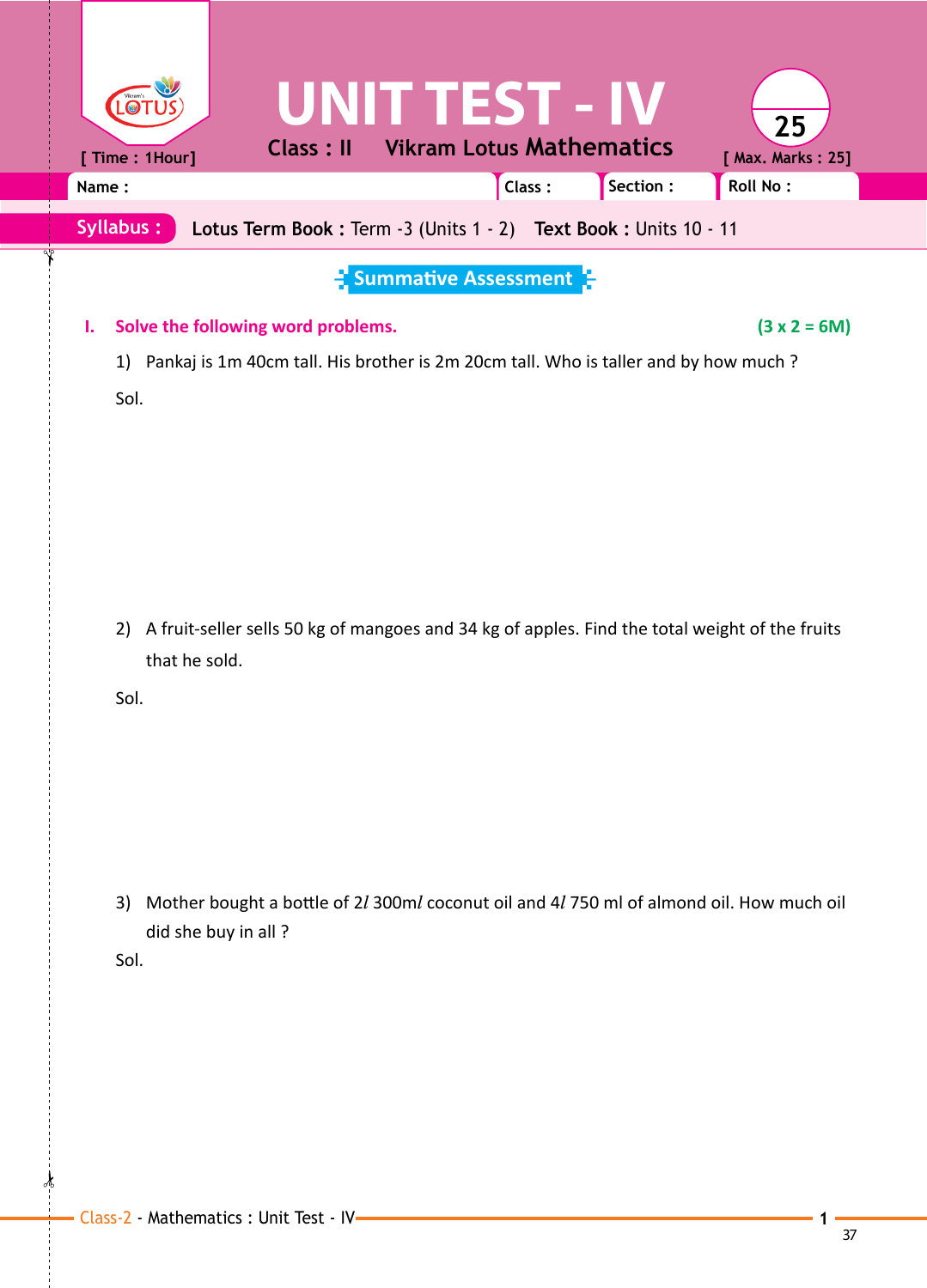## **II. Answer the following. (2 x 1 = 2M)**

- 1) Which month has only 28 or 29 days ?
- 2) If today is Monday, what day will it be tomorrow?

**Formative Assessment**



- 4) 2 *l*, 140 m*l* = \_\_\_\_\_\_\_\_\_\_\_\_\_\_\_\_\_\_\_\_\_\_
- **II. Look at the calendar and answer the following questions. (5 x 1 = 5M)**
	- ecember Thursday Friday Monday Tuesday Wednesday Sunday Saturday  $\overline{2}$ 1  $3<sup>1</sup>$  $\overline{4}$  $5<sup>1</sup>$ 8 9 6  $\overline{7}$ 12 10 11 13 14 15 16 17 18 19 20 21 22 23 24 25 26 27 28 29 30 31
	- 1) How many Sundays does the month of December have ?\_\_\_\_\_\_\_\_\_\_\_\_\_\_\_\_\_\_\_\_\_\_\_\_\_\_\_
	- 2) On what day will Christmas be ?
	- 3) What day is it on the  $18<sup>th</sup>$ ?
	- 4) Which days occur five times ?
	- 5) How many days does this month have ?